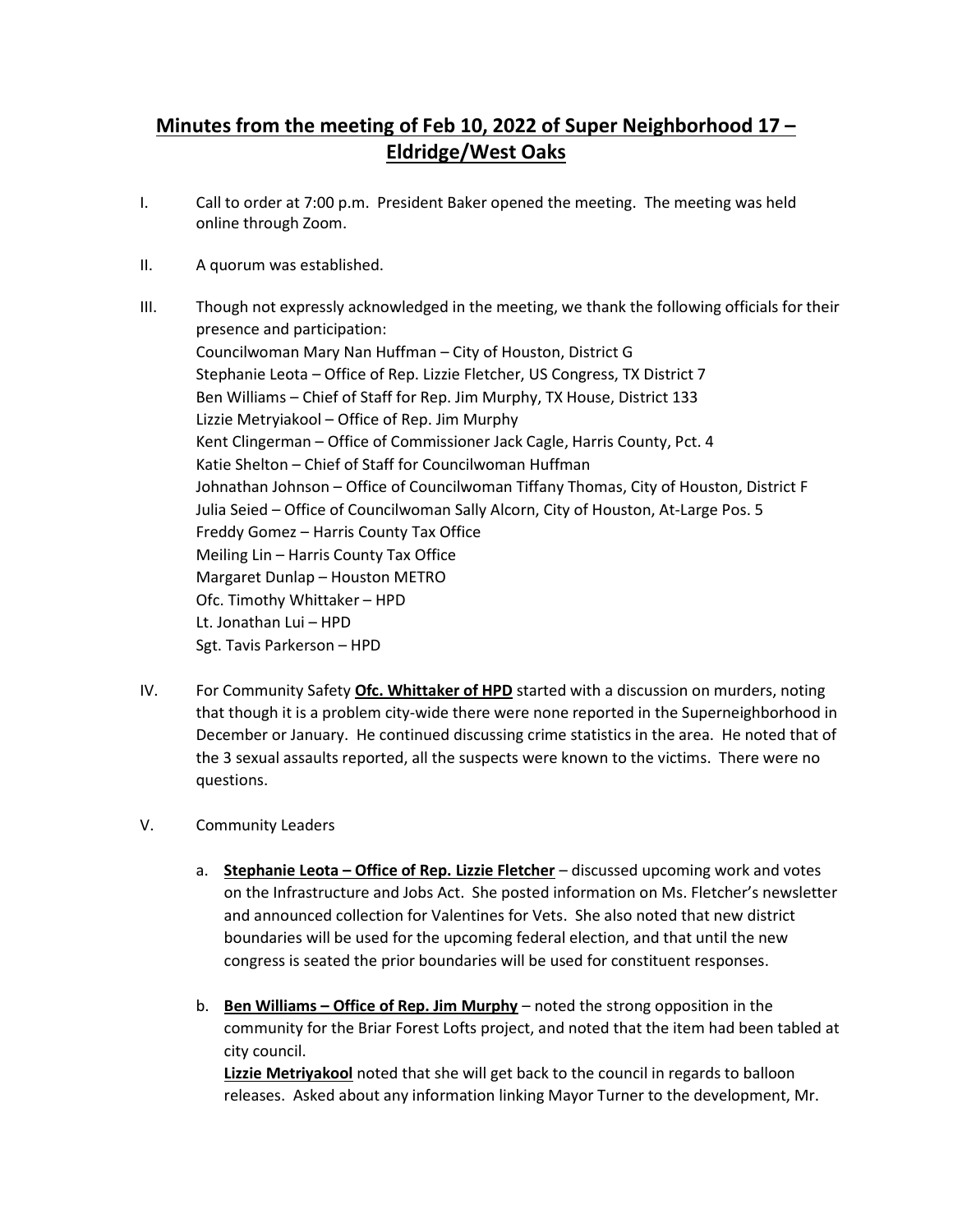Murphy's office hasn't reported any information on that, but has noted there is no current support for the project with city council.

- c. Johnathon Johnson Office of Councilwoman Tiffany Thomas noted there will be limited personnel in office through the end of the month, with most working from home. He noted the Solid Waste Management's HTX Collects App for service updates, alerts, and delays. He also noted that green-bin recycling is currently slightly delayed, and to leave those cans out until collection is completed. They are working on tracking 3-1-1 requests at a week-to-week and month-to-month level. The #1 complaint is missed garbage pickup and the #1 zipcode is 77072. He also noted that there are 3 developments in the Alief area seeking the 9% credit as the Loft's project was. Ms Thomas's office is also working on a vagrancy issue along Alief-Clodine Rd. He concluded noting the availability of in-home vaccination and testing, and to call 832 393 4301 for assistance in that program.
- d. Mary Nan Huffman Houston City Council, District G noted the Briar Forest Lofts project has been delayed. Though the mayor would like these projects to proceed city council and the mayor have heard a lot from the community on the project.

Katie Shelton then discussed Phase 1 of the Kirkwood project, which is currently about 90% complete. The freeze added at most a week, and once traffic switches to the new northbound lanes, construction should complete in two months. Kendall library is still in progress and should be fully completed by late spring. She announced a crime town hall and noted that a recording would be made available on the district website.

In response to question she noted that Briar Forest striping is completed and actual paving should start shortly. The expected downtime between phases of the Kirkwood rebuilding project is expected to be two months. That is completion in April 2022 and new work southward to Westheimer beginning in July. Asked about the Loft's project and where to submit community feedback, she recommends the at-large councilmembers as well as Mr. Murphy's office

e. Julia Seied – Office of Councilwoman Sally Alcorn – announced changes to the city's animal welfare ordinance, including mandatory microchipping and microchip licenses to enable BARC to deliver runaways directly to the owner and not require processing those animals through the shelter. She also discussed changes to retail pet sales and aggressive animal issues. She also discussed changes to the city noise ordinance.

Delegates noted our opposition to the Loft's on Briar Forest. They also communicated a desire to adjust the parking ordinance, especially in regards to commercial vehicle parking on residential streets.

Another delegate discussed traffic issues with a church on Eldridge distributing food, with traffic backups and accidents. She noted that the community needs to talk to the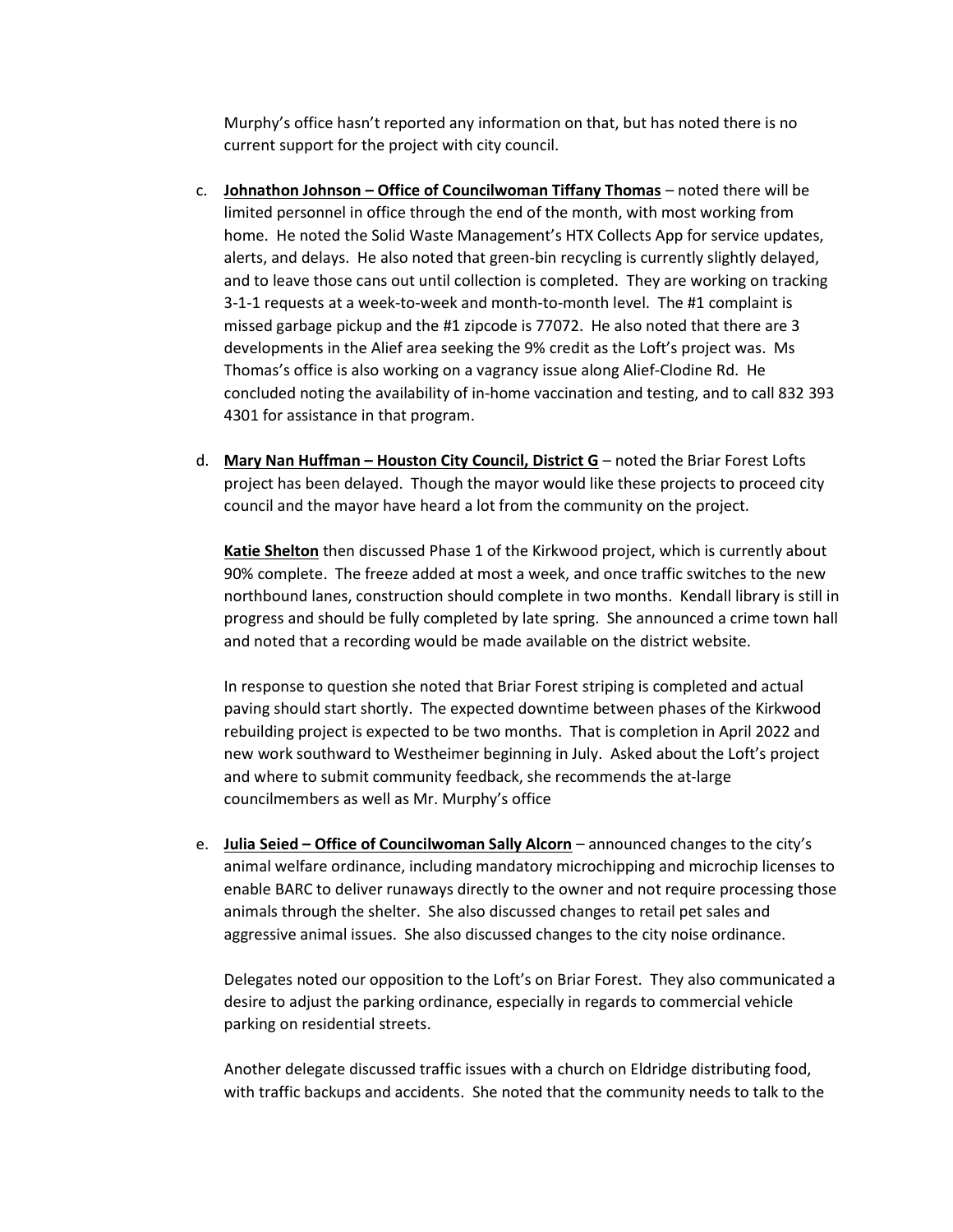church and the church may need to post an officer at trouble spots.

- f. Kent Clingerman Office of Comm. Jack Cagle spoke on adjustments due to redistricting of commissioner precincts. He noted that all facilities will however continue as previously under Comm. Ramsey. Asked about a community newsletter he provided the web address.
- g. Margaret Dunlap Houston METRO Discussed the Katy BRT, and extension of the Uptown BRT line and directed the community to innerkaty.ridemetro.org . She discussed the 82 "Boost" improvements. A community member called the 82 line a death trap in regards to crossing Westheimer. Ms Dunlap noted that METRO is working on sidewalk improvements immediately near the stops, but maintenance is the property owners' responsibility. She also noted that as a state highway, any public funds would need to be coordinated with the state.
- h. Freddy Gomez Harris County Tax Office noted business of the office, including vehicle registration, title transfers, and disabled placards. They also offer a property tax workshop. Asked about office locations and hours, he noted that 25% of staff are inoffice. He recommends using the website to make an appointment.
- VI. Committee Reports.
	- a. Jeff Baker Chair of Crime reported a general problem with crime and road rage
	- b. Nick Kornuta Chair of Flooding noted a community meeting in the Energy Corridor tomorrow. He also noted previous discussion of the planned sanitary sewer reroute from Turkey Creek south.
- VII. Old Business
	- a. Having a quorum the January minutes were approved
- VIII. New Business
	- a. The Executive Committee reported on the community meeting regarding the Loft's at Briar Forest. The resolution adopted was approved, and will be sent to the at-large councilmembers. Asked about county input it was noted that their input is minimal and that Mr. Murphy (HD 133), Ms. Huffman (G), and the at-large council members would be better positioned to respond to our feedback.

## IX. Candidate Forum

- a. The Superneighborhood invited candidates for the State House District 133 Republican Primary [the Democrat candidate, Mohamad Maarouf, is running unopposed]. As time and schedules allowed, the following candidates met with the community:
	- i. Bert Keller
	- ii. Will Franklin